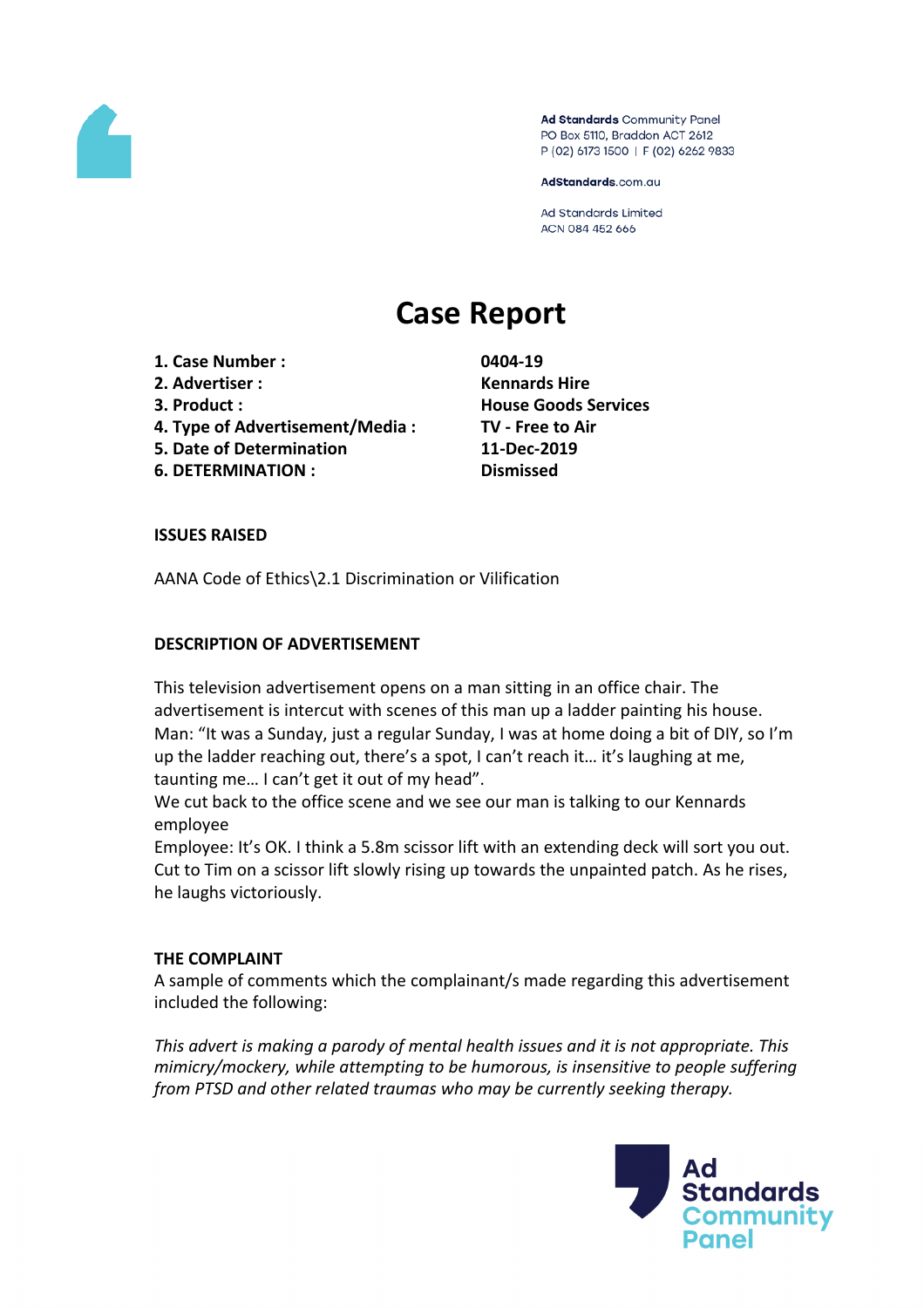

#### **THE ADVERTISER'S RESPONSE**

Comments which the advertiser made in response to the complainant/s regarding this advertisement include the following:

*The below response addresses our evaluation of section 2 of the AANA Advertiser Code of Ethics. We have addressed all areas within section 2 with a focus on the specific complaint section of 2.1.*

*The insight and cultural truth that underpins our creative concept is around the critical role that Kennards Hire plays in DIY or construction jobs. No individual has the capacity or skills to take on every task alone, but with a support network that they can count on, the individual can achieve their potential.*

*The brand role that this work aspires to deliver is the enabler and our manifesto for this is "the enabler is the trusted partner supporting your ambition; We make your job better, less stressful, less complicated, more efficient and safer. We help you get your job done.'*

*Australian culture celebrates those who 'give it a go' but aren't afraid to ask for help when they realise, they have reached their limits. We wanted to show this cultural behaviour but demonstrate it in a humorous way to connect emotionally to our audience whilst still demonstrating the rational role we play.*

*2.1 Advertising of Marketing Communication shall not portray people or depict material in a way which discriminates against or vilifies a person or section of the community on account of race, ethnicity, nationality, gender, age, sexual preference, religion, disability, mental illness or political belief.*

*In our opinion or commercial does not vilify or discriminate a section of the community. Instead it demonstrates the enablement that can be achieved through a support network that you can count on.*

*According to the definitions of vilify and discriminate (detailed below), we are not expressing unpleasant things or treating differently people who are not able to achieve a DIY job in isolation.*

*Instead we have focused on a way to engage through humour showing how in control you can feel with the right support.*

*Discriminate definition: 'To treat a person or particular group of people differently, especially in a worse way from the way in which you treat other people, because of their skin colour, sex, sexuality, etc.' Cambridge Online Dictionary.*

*Vilify definition: 'To say or write unpleasant things about someone or something, in order to cause other people to have a bad opinion of them.' Cambridge Online Dictionary.*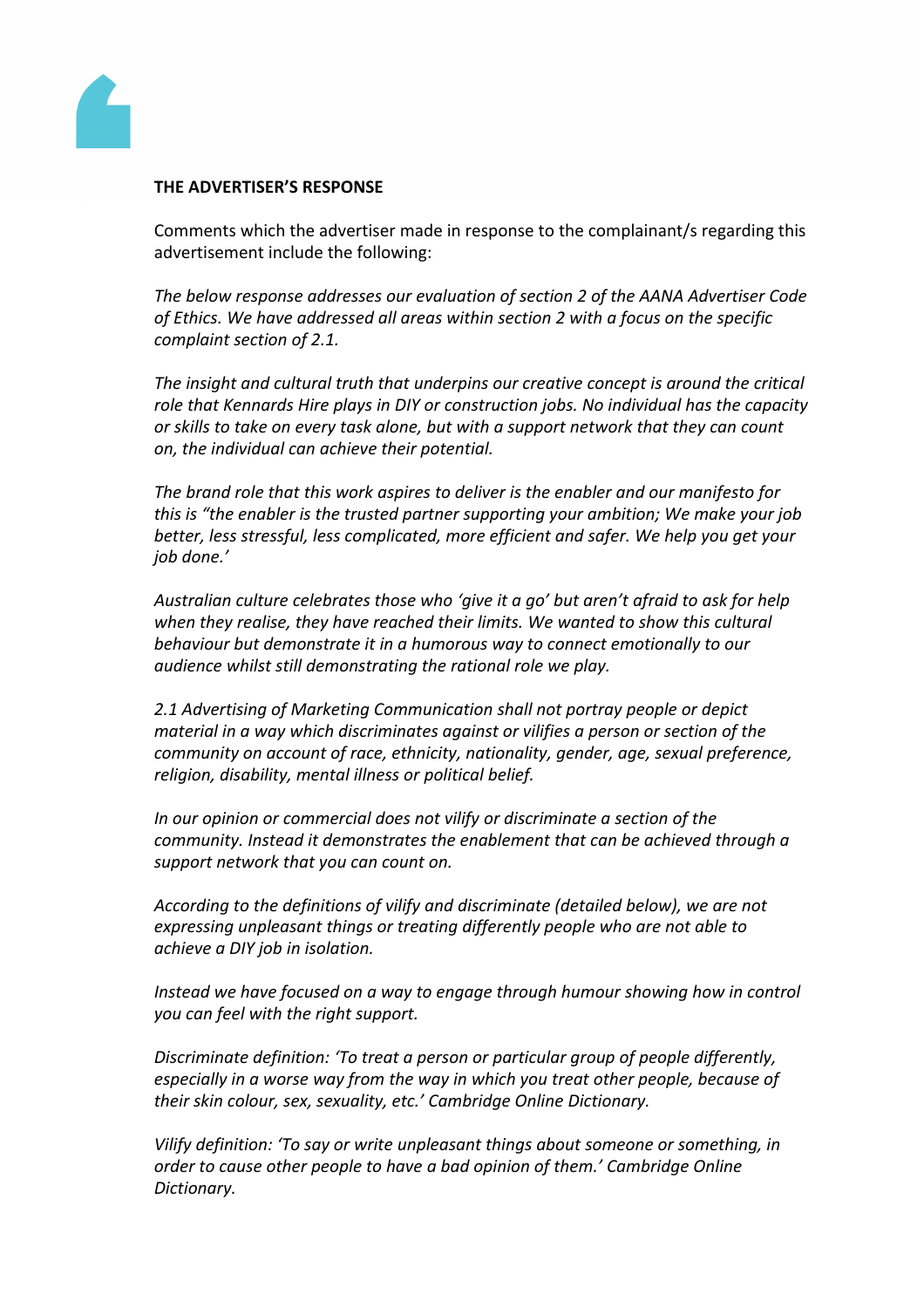

*2.2 Advertising or Marketing Communication shall not employ sexual appeal: a) where images of Minors, or people who appear to be Minors, are used; or b) in a manner which is exploitative or degrading of any individual or group of people. We can see no areas that don't comply with the standard outlined in 2.2.*

*2.3 Advertising or Marketing Communication shall not present or portray violence unless it is justifiable in the context of the product or service advertised. We can see no areas that don't comply with the standard outlined in 2.3.*

*2.4 Advertising or Marketing Communication shall treat sex, sexuality and nudity with sensitivity to the relevant audience. We can see no areas that don't comply with the standard outlined in 2.4.*

*2.5 Advertising or Marketing Communication shall only use language which is appropriate in the circumstances (including appropriate for the relevant audience and medium). Strong or obscene language shall be avoided. We can see no areas that don't comply with the standard outlined in 2.5.*

*2.6 Advertising or Marketing Communication shall not depict material contrary to Prevailing Community Standards on health and safety. Our Workplace Health and Safety team collaborated closely through the production of the commercial (and all our advertising) to ensure we are compliant with workplace safety standards across Australia and New Zealand.*

*2.7 Advertising or Marketing Communication shall be clearly distinguishable as such to the relevant audience.*

*We can see no areas that don't comply with the standard outlined in 2.7.*

*In summary, it has not been our intention to vilify or discriminate any segment of the community. We wanted to bring to the life and connect with the hard working and independent traits of the Australian DIYer. Showing them, they have support to achieve their potential.*

# **THE DETERMINATION**

The Ad Standards Community Panel (the Panel) considered whether this advertisement breaches Section 2 of the AANA Code of Ethics (the Code).

The Panel noted the complainant's concern that the advertisement is making a parody of mental health issues and is inappropriate.

The Panel viewed the advertisement and noted the advertiser's response.

The Panel considered whether the advertisement complied with Section 2.1 of the Code which requires that 'advertisements shall not portray or depict material in a way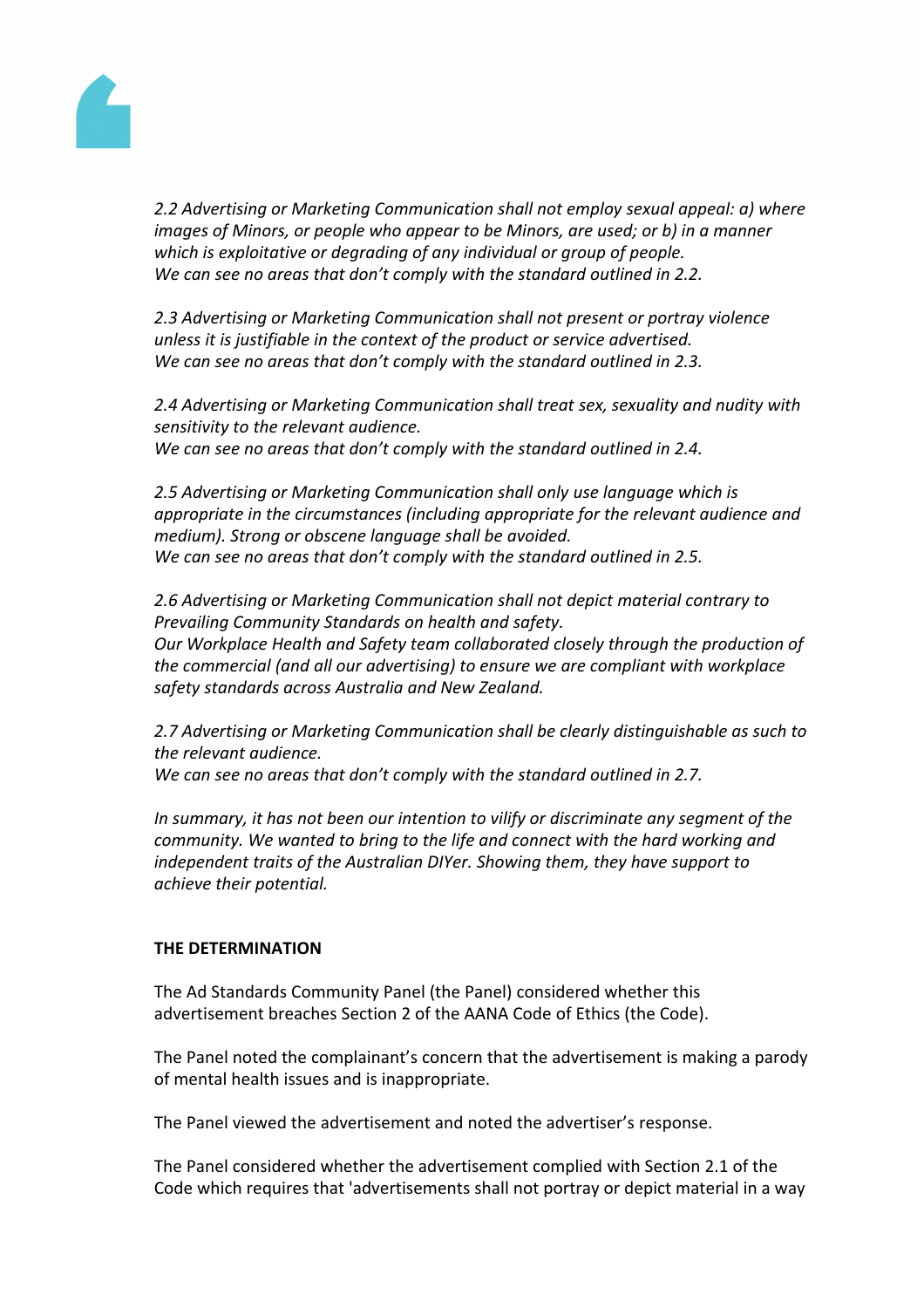

which discriminates against or vilifies a person or section of the community on account of race, ethnicity, nationality, gender, age, sexual preference, religion, disability, mental illness or political belief.'

The Panel noted the Practice Note to Section 2.1 provides the following definitions:

*"Discrimination – unfair or less favourable treatment.*

## *Vilification – humiliates, intimidates, incites hatred, contempt or ridicule."*

The Panel noted that although the scenario in the advertisement may be considered by some members of the community to be similar to a therapists office scenario, a reference to a person seeing a psychiatrist does not of itself constitute discrimination or vilification.

The Panel considered that the advertisement sets up a scene which suggests briefly that the person is talking to someone for help. However the advertisement makes it clear quite quickly that the person is talking to a hire company about painting equipment. The Panel considered that there is not strong suggestion about mental health or psychiatric disorders. The Panel also noted that it is clear that one of the men is a employee of Kennards Hire as he is wearing his branded shirt and that the advertisement has a clear conclusion.

The Panel considered that the advertisement did not portray or depict material in a way which discriminates against or vilifies a person or section of the community on account of mental illness and determined that the advertisement did not breach Section 2.1 of the Code

The Panel considered whether the advertisement was in breach of Section 2.6 of the Code. Section 2.6 of the Code states: "Advertising or Marketing Communications shall not depict material contrary to Prevailing Community Standards on health and safety".

The Panel noted that the man in the advertisement is depicted very high up on a ladder and was not wearing any securing harness or similar. The Panel considered that the whacking motion as he tries to paint the house could cause instability in the ladder.

The Panel considered that the intent of the advertisement was to showcase that more appropriate equipment could be hired from Kennards Hire to make such a project safer and more accessible. The Panel considered that the advertisement was not condoning or encouraging unsafe behaviour as it was demonstrating a clear solution to the behaviour depicted in the advertisement.

The Panel considered that most members of the broader community would likely recognise the intent of the advertisement and would not consider the advertisement